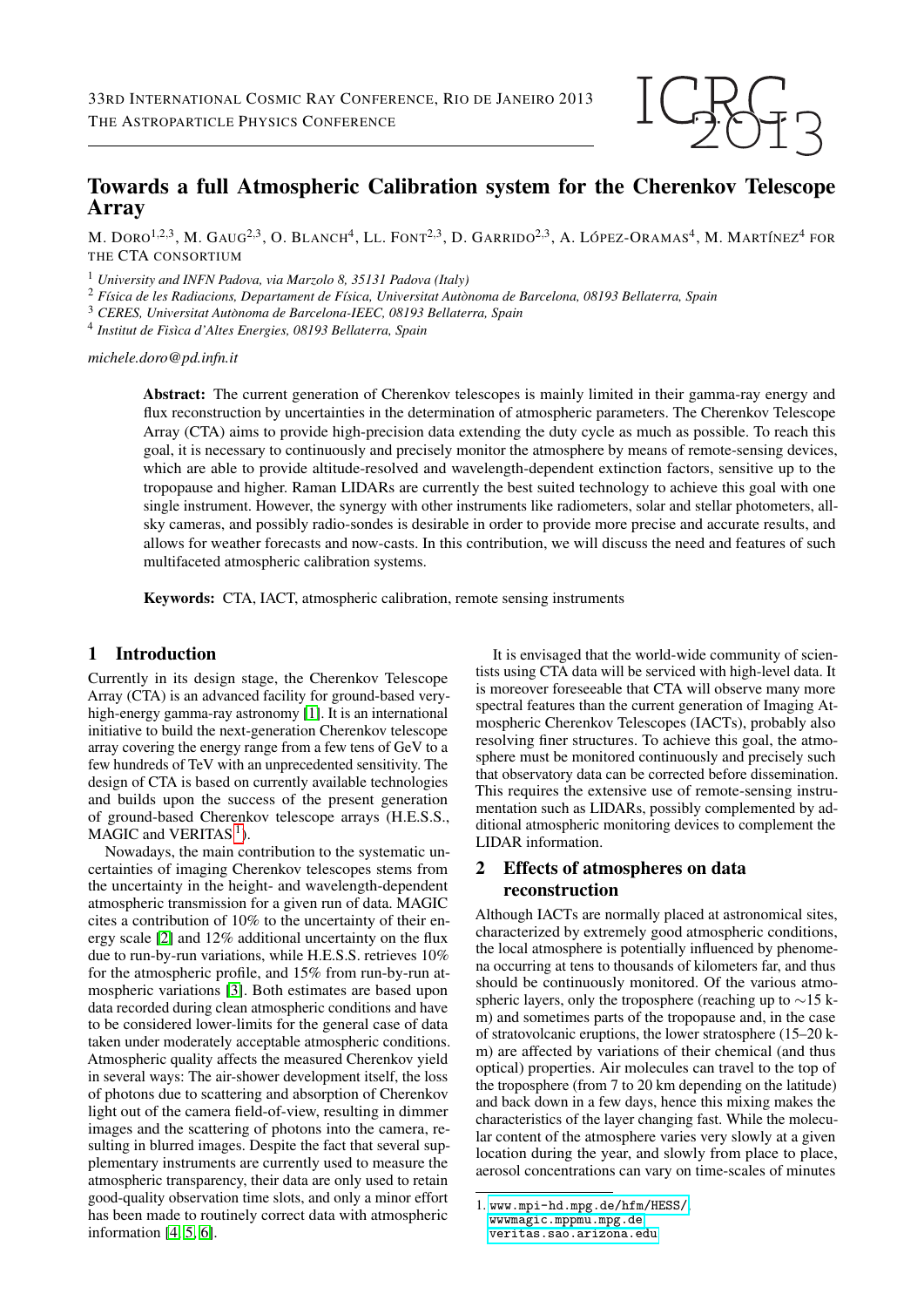

and travel large, inter-continental, distances. Most of them are concentrated within the first 3 km of the troposphere, with the free troposphere above being orders of magnitude cleaner. Aerosol sizes reach from molecular dimensions to millimeters, and the particles remain in the troposphere from 10 days to 3 weeks. The sizes are strongly dependent on relative humidity. Different types of aerosol show characteristic size distributions, and an astronomical site will always show a mixture of types, with one possibly dominant type at a given time and/or altitude. Light scattering and absorption by aerosols needs to be described by Mie theory or further developments of it, including non-sphericity of the scatterer. Aerosols use to have larger refraction indices than the one of water, and typically show also a small imaginary part. Contrary to the typical  $\lambda^{-4}$  wavelength dependency of Rayleigh-scattering molecules, aerosols show power-law indices (the so-called *Angström* coefficients) from 0 to 1.5, i.e. a much weaker dependency on wavelength.

In order to estimate the effect of different atmospheric conditions on the image analysis of IACTs, we have simulated different molecular and aerosol profiles for the MAG-IC system, consisting of two telescopes. The results are presented elsewhere in this conference [\[7\]](#page-3-6). Several aerosol scenarios have then been simulated: Enhancements of the ground layer from a quasi aerosol-free case up to a thick layer which reduces optical transmission by 70%, a cloud layer at the altitudes of 6 km, 10 km (cirrus) and 14 km (volcano debris) a.s.l. and a 6 km cloud layer with varying aerosol densities. We found — as expected — that the aerosol and clouds layer height, besides the density and type, affect the data differently, and that the position of this overdensity should be known precisely. In other words, the *total* extinction (or the Aerosol Optical Depth) is not a good parameter for all cases, and using only integral extinction often may lead to large systematic errors. For this reason, heightresolving instruments are required. We believe that the main findings of this study should also be valid for CTA, at least in the energy range from 50 GeV to 50 TeV, albeit efforts have started to repeat the same simulations for CTA. Previous studies have been made [\[8,](#page-3-7) [4,](#page-3-3) [5\]](#page-3-4) for H.E.S.S. and for the MAGIC mono system, however only for an increase of low-altitude aerosol densities, and in [\[9\]](#page-3-8) for a reference configuration of CTA, claiming a change in the spectral power-law index of gamma-ray fluxes, when atmospheric aerosol layers are present. In our work, we found that different atmospheres affect the energy threshold, the energy resolution and the energy bias, that propagate into the computation of a target flux and spectral reconstruction. See [\[7\]](#page-3-6) for further details.

#### 3 Raman LIDARs for CTA

Atmospheric properties can be derived, to a certain extent, directly from IACT data. Several studies have been made by the H.E.S.S. and MAGIC collaborations to estimate the integral atmospheric transmission, using trigger rates, muon rates, combinations of both [\[6\]](#page-3-5), or the anode currents of the photomultipliers and/or pedestal RMS. Up to now, these parameters have been used only to discard data taken under non-optimal conditions, but work is ongoing to use this information to correct data themselves. However, as stated above, the use of integral transmission parameters is only valid in some of the possible atmospheric scenarios, namely those where the aerosol enhancement is found at the ground layer, or where clouds are low (below few km a.g.l), since the integral transmission parameters lack information

about the layer height. For layers at higher altitudes, trigger rates with different cuts in image size and the stereo shower parameters themselves could eventually be used, however studies on these possibilities are not yet conclusive. For this reason, we have investigated the possibilities of using remote sensing devices such as the LIDAR [\[16\]](#page-3-9).



<span id="page-1-0"></span>Fig. 1: Schematic view of a possible Raman LIDAR for the CTA. A laser is pointed towards the atmosphere, and the backscattered light collected by a telescope. At the focal plane, a light guide transports the light to a polychromator unit which is controlled and readout by an acquisition system and a data processor unit.

LIDAR is an acronym for LIght Detection And Ranging. The methodology of the LIDAR technique requires the transmission of a laser-generated light-pulse into the atmosphere (see Fig. [1\)](#page-1-0). The amount of laser-light backscattered into the field of view of an optical receiver on the ground, is then recorded and analyzed. LIDARs have proven to be a powerful tool for environmental studies. Successful characterization of the atmosphere has been made at night using these systems [\[10,](#page-3-10) [11,](#page-3-11) [12\]](#page-3-12), and in other fields of astronomy, the LIDAR technique has proven to be useful for the determination of the atmospheric extinction of starlight [\[13\]](#page-3-13). Of the various kinds of LIDARs, the so-called elastic one make only use of the elastically backscattered light by atmospheric constituents, while the Raman LIDARs make also use of the backscattered light from roto-vibrational excitation of atmospheric molecules. Elastic LIDARs are the simplest class of LIDAR, but their backscatter power return depends on two unknown physical quantities (the total optical extinction and backscatter coefficients) which need to be inferred from a single measurement. As a result various assumptions need to be made, or boundary calibrations introduced, limiting the precision of the height-dependent atmospheric extinction to always worse than 20%. The introduction of additional elastic channels and/or Raman (inelastic-scattering) channels allows for simultaneous and independent measurement of the extinction and backscatter coefficients with no need for *a priori* assumptions [\[11\]](#page-3-11). Raman LIDARs yield a precision of the atmospheric extinction of better than 5%.

The LIDAR return signal can be fully described by the LIDAR equation:

$$
P(R, \lambda_{rec}) = K \frac{G(R)}{R^2} \beta(R, \lambda_{em}) T^{\uparrow}(R, \lambda_{em}) T^{\downarrow}(R, \lambda_{rec}) \quad , \tag{1}
$$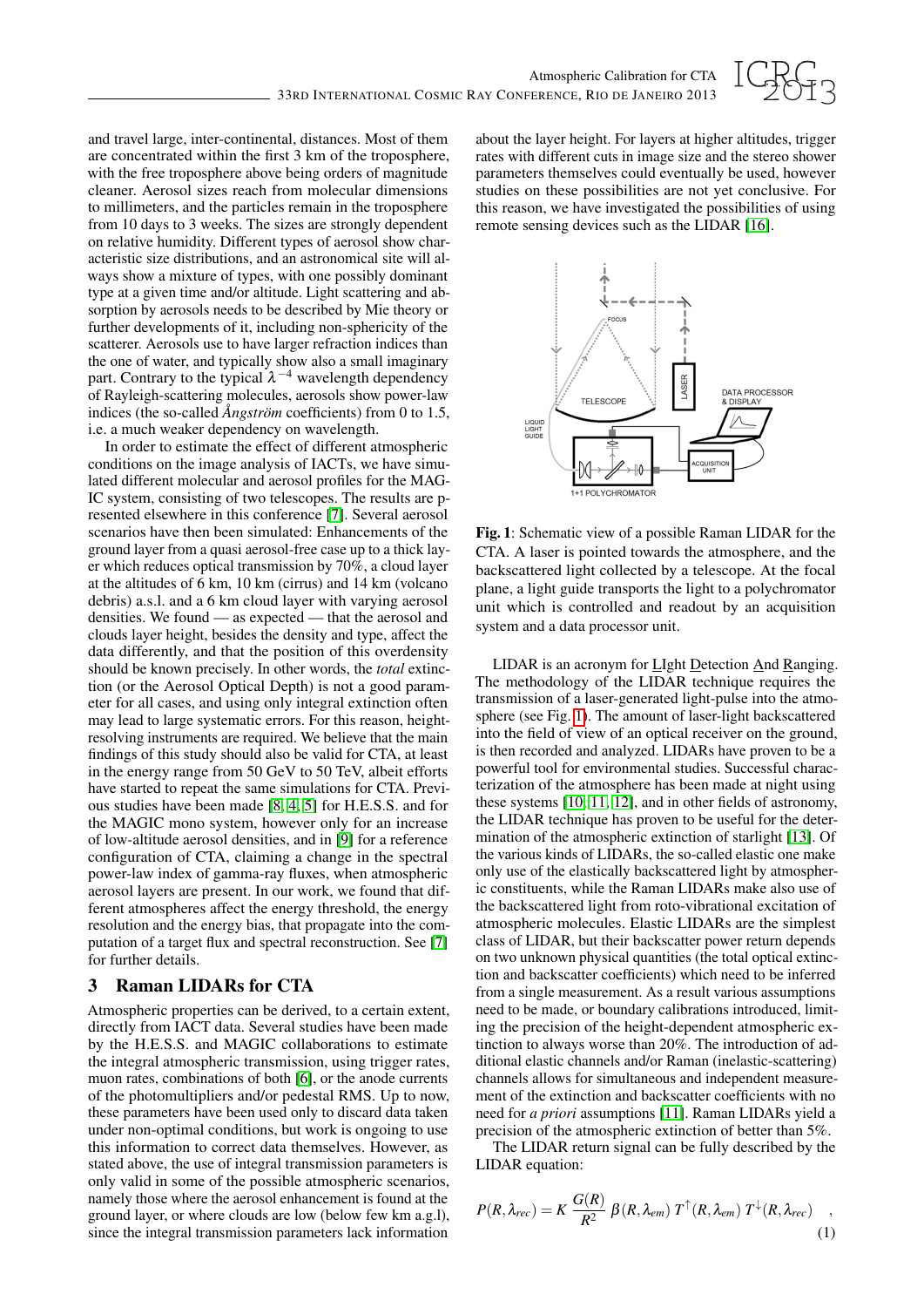

which contains a system factor *K* (emitted power, pulse duration, collection area of the telescope), a geometrical overlap factor (overlap of the telescope field-of-view with the laser light cone)  $G(R)$ , the molecular and aerosol backscatter coefficient  $\beta(R, \lambda_{em})$  and the transmission terms  $T^{\uparrow}(R, \lambda_{em})$ and  $T^{\downarrow}(R, \lambda_{rec})$ . *R* is the atmospheric range, i.e. the distance from the LIDAR optical receiver, and λ*em*,*rec* are the emitted and received wavelengths.

Using the elastic and Raman-scattered profiles, the atmospheric aerosol extinction coefficients  $\alpha^{m,p}$  (*m* stands for molecules and *p* stands for particles or aerosol) can be derived using formulas such as:

<span id="page-2-0"></span>
$$
\alpha^{p}(R,\lambda_{0}) = \frac{\frac{d}{dr}\ln\left(\frac{N_{N_{2}}(R)}{R^{2}P(R,\lambda_{N_{2}})}\right) - \alpha^{m}(R,\lambda_{0}) - \alpha^{m}(R,\lambda_{N_{2}})}{1 + \left(\frac{\lambda_{0}}{\lambda_{N_{2}}}\right)^{\stackrel{\circ}{A}}},
$$
\n(2)

where  $\lambda_0$  is the elastic wavelength (355, 532 nm in our case) and  $\lambda_{N_2}$  is the corresponding Raman-shifted N<sub>2</sub> backscattered wavelengths  $(387, 607 \text{ nm})$ .  $N_{N_2}$  is the nitrogen number density. Eq.  $(2)$  has only the Ångström index as free parameter (if only one elastic-Raman wavelength pair is used) and this leads to a good precision on  $\alpha^p$ , because over- and underestimating the  $\AA$ ngström index by 0.5 leads to only 5% relative error in the extinction factor. Hence, apart from statistical uncertainties (which can be minimized by averaging many LIDAR return signals), results are typically precise to about 5-10% in each altitude bin, and probably even better in clear free tropospheres with only one aerosol layer. The uncertainty generally grows with increasing optical depth of the layer. By adding a second Raman line, e.g. the  $N_2$  line at 607 nm, the last free Ångström parameter becomes fixed, and precisions of better than 5% can be achieved for the aerosol extinction coefficients. The molecular extinction part needs to be plugged in by hand using a convenient model. However, since the molecular densities change very little, and on large time scales, this can be achieved by standard tools. Precisions of typically better than 2% are rather easy to achieve.

The experience of MAGIC with an elastic LIDAR system (i.e. analyzing only one backscatter wavelength, and no Raman lines), has shown that simplified reconstruction algorithms can be used to achieve good precision of the aerosol extinction coefficients, at least within the range of uncertainties inherent to an elastic LIDAR [\[14\]](#page-3-14). An analog conclusion was achieved with the H.E.S.S. LIDAR: a stable analysis algorithm was found, limited by the 30% uncertainties of the time and range dependent LIDAR ratio.

#### 4 Raman LIDAR characterization

Several institutes in CTA are currently designing Raman LI-DAR systems: the Institut de Fisica d'Altes Energies (IFAE) and the Universitat Autònoma de Barcelona (UAB), located in Barcelona (Spain), the LUPM (Laboratoire Univers et Particules de Montpellier) in Montpellier (France) and the CEILAP (Centro de Investigaciones Laser y sus Aplicaciones) group in Villa Martelli (Argentina) [\[15\]](#page-3-15). The different groups are designing independently the LIDAR systems with different mechanical, optical and steering solutions. In order to assess the performance of Raman LIDARs for CTA, we use the current baseline design of the Barcelona LIDAR, which is also presented elsewhere in this conference [\[16\]](#page-3-9). It consists of a 1.8 m diameter parabolic mirror equipped with a powerful Nd:YAG laser. The outgoing laser beam at 355 and 532 nm is directed towards the telescope pointing axis in a co-axial configuration, ensuring full nearrange overlap at little more than hundred meters. In the design of the optical readout module, special care has been taken to minimize signal losses throughout the entire light collection scheme, especially for the 2 dim Raman lines at 387 and 607 nm. For the Barcelona LIDAR, a so-called *link-budget* figure-of-merit calculation has been performed showing that the dimmest Raman line will be detected from a distance of 15 km (see Fig. [2\)](#page-2-1) with a signal-to-noise ratio of 10 after only one minute. This short integration time (non standard for typical LIDAR usage) is required for CTA because the LIDAR operation should not interfere with the experiment datataking. For example, it could be possible to perform LIDAR campaigns entirely during the telescope repositioning time.



<span id="page-2-1"></span>Fig. 2: Estimated return power from the link-budget simulation of the Barcelona Raman LIDAR. The horizontal red line is the background power calculated for a typical nightsky background at an astronomic site.

# 5 Strategies for data reconstruction



<span id="page-2-2"></span>Fig. 3: Scheme of a possible data analysis flow in case the atmospheric model is used at the data level.

Once the atmospheric extinction profile is determined, the data taken with the CTA observatory need to be corrected accordingly. This can be achieved by re-calibrating the data themselves, either event-wise or bin-wise (Fig. [3\)](#page-2-2), or by simulating adapted atmospheres (Fig. [4\)](#page-3-16). We have seen from our simulations that data affected by enhancements of the ground layer can be scaled rather easily up to high